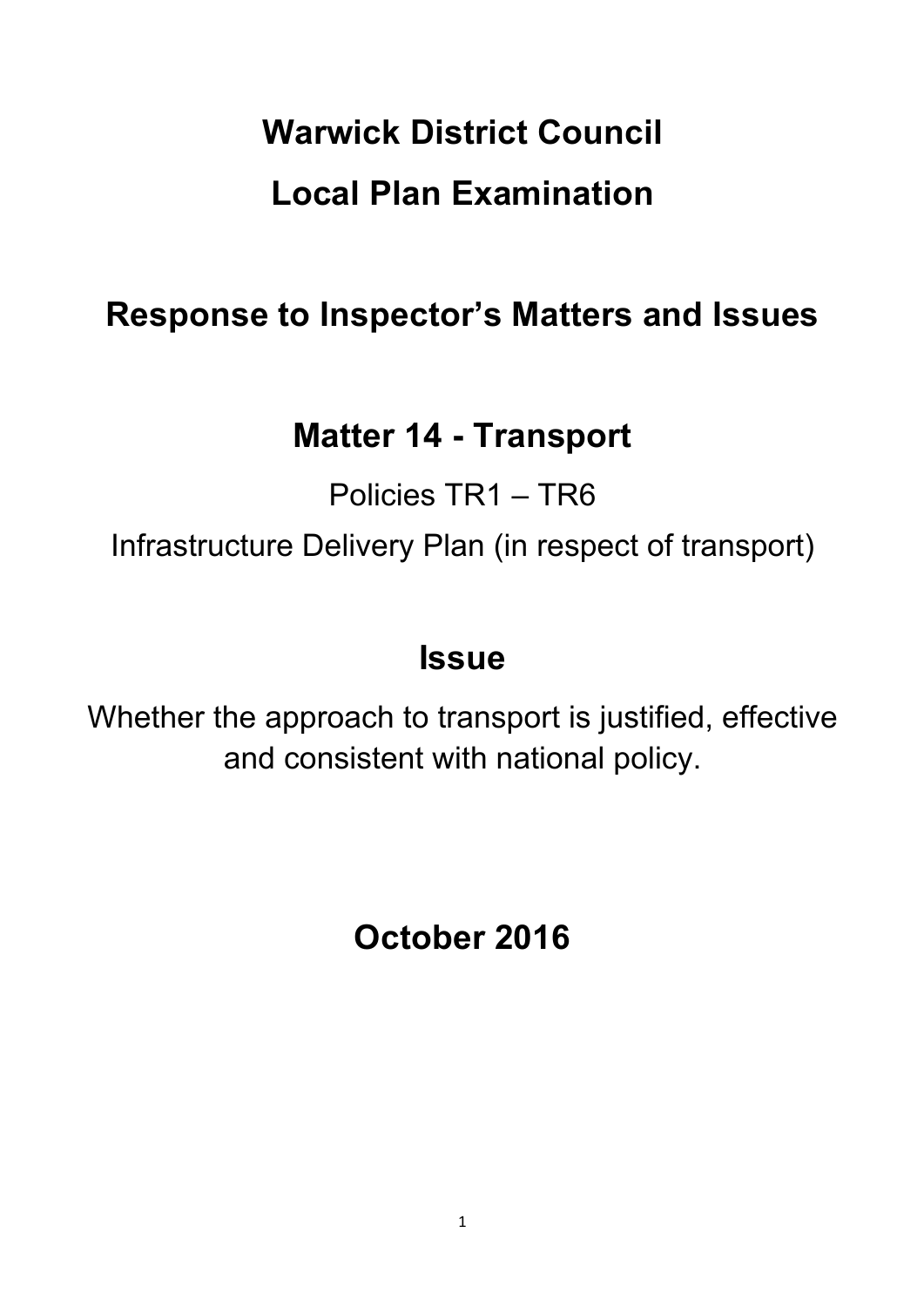### **Policies TR1 to TR6 and Infrastructure Delivery Plan (in respect of Transport)**

**1. What is the likely effect of the proposed scale and distribution of development on existing transport infrastructure, traffic levels and air quality? How has this been assessed?**

#### **Background**

- a) Please see the Council's statements for Matters 2, 3 and 4 (Overall Provision for Housing, Supply and Delivery of Housing Land, Spatial Strategy) and the Distribution of Development paper (HO25PM) and Housing Supply Topic Paper (HO27PM) for detailed discussion and consideration of the Council's approach to the scale and distribution of development.
- b) The Distribution of Development Paper (HO25PM) explains how the Council reviewed the spatial options having regard to the particular spatial dimension of the additional need that had to be met. Paragraphs 16 to 29 summarise the approach the Council took and the justification for this.
- c) As part of the reconsideration of housing provision generated by the Inspector's concerns about meeting local and sub-regional needs, the Council undertook a refresh of the development strategy approach and assessed a series of options in the Sustainability Appraisal (SA). The result of the review was that Option 5 performed best (see table 3.4 of SA11PM). It optimises the protection of the Green Belt with the imperative to make best use of previously developed land whilst directing growth to sustainable locations on the edge of settlements in a way that is calculated to minimise movement and promote sustainable travel options (see table 3.5 of SA11PM).
- d) The spatial strategy recognises that there are housing needs and economic benefits that need to be balanced against environmental impacts and highway and other infrastructure capacity issues for all the built-up areas and settlements in the district and also for Coventry. For this reason, the Strategy seeks to locate growth on the edge of all of the district's towns and on the periphery of the city rather than focus it either on any one location or on the development of a new settlement.
- e) This approach allows significantly more housing to be developed without harming the long term integrity of the Green Belt to the south of Coventry, and in Kenilworth and sustainable villages. The identification of sites in the Modifications therefore reflected this distribution of growth.
- f) The particular strength of this approach is that it "fits" the spatial strategy of the Submission Plan and responds to the imperative to assist Coventry by placing new development close to where need arises and where it can be serviced and accessed efficiently and effectively. This approach seeks to minimise the need to travel in line with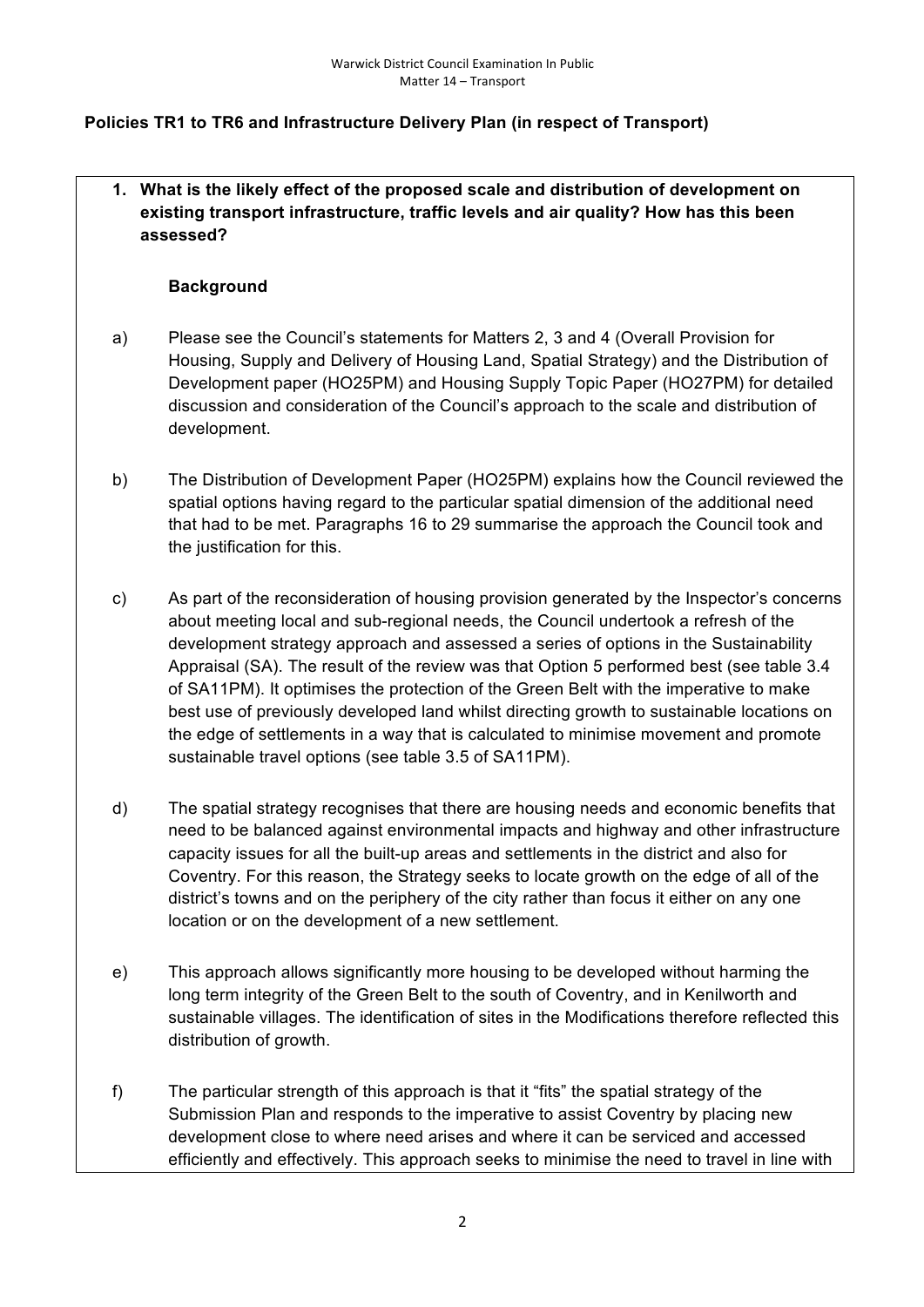NPPF paragraph 37.

# **Impacts of development on transport infrastructure**

- g) The Council is aware of the potential impacts of additional housing on an already busy road network and it has commissioned a series of comprehensive assessments of potential impacts of development. To date, there have been four main strategic transport assessments carried out, including additional work at Preferred Options stage, on the proposed modifications and on more specific issues relating to safe access to the highways from the various sites.
- h) The strategic transport assessments are listed under the Submission Documents as documents TA01 – TA13. For the modifications, the assessment of additional housing allocations is document TA14PM.
- i) The outcome of this process has been that the Council is confident that its proposed sites and the level of housing identified on them is either within the capacity of the existing network or can be appropriately mitigated to ensure that adverse impacts are minimised.
- j) The ability to mitigate the impacts of new development on the highways network is also addressed in the STA modelling work (TA14PM) and is summarised below.

#### **Traffic Levels**

k) Traffic levels in the district within the area affected by proposed housing and employment allocations have been determined through analysis of Warwickshire County Council's Warwick and Leamington Wide Area Model and Kenilworth and Stoneleigh Wide Area Model. The 2011/12 models identify an increase from 395,600 trips to 477,500 trips within the modelled areas during the 3hr AM and PM peak periods. This equates to growth of approximately 21%; this value closely matches the forecast demands for the area identified in the Department for Transport's National Trip End Model (NTEM).

# **Air Quality**

- l) Air quality was assessed prior to submission of the plan in the document Air Quality Assessment: Development Associated with Local Plan (2013, AO1).
- m) Following the identification of additional sites through the modifications process, an update to this work was commissioned (A04PM).
- n) Paragraph 5.2 of the update states: *For all pollutants, there are much lower concentrations in 2028 than in 2015. This reduction is associated with the introduction of more stringent emissions controls on new vehicles via Euro standards; in 13 years' time the Euro 6/VI vehicles will make up*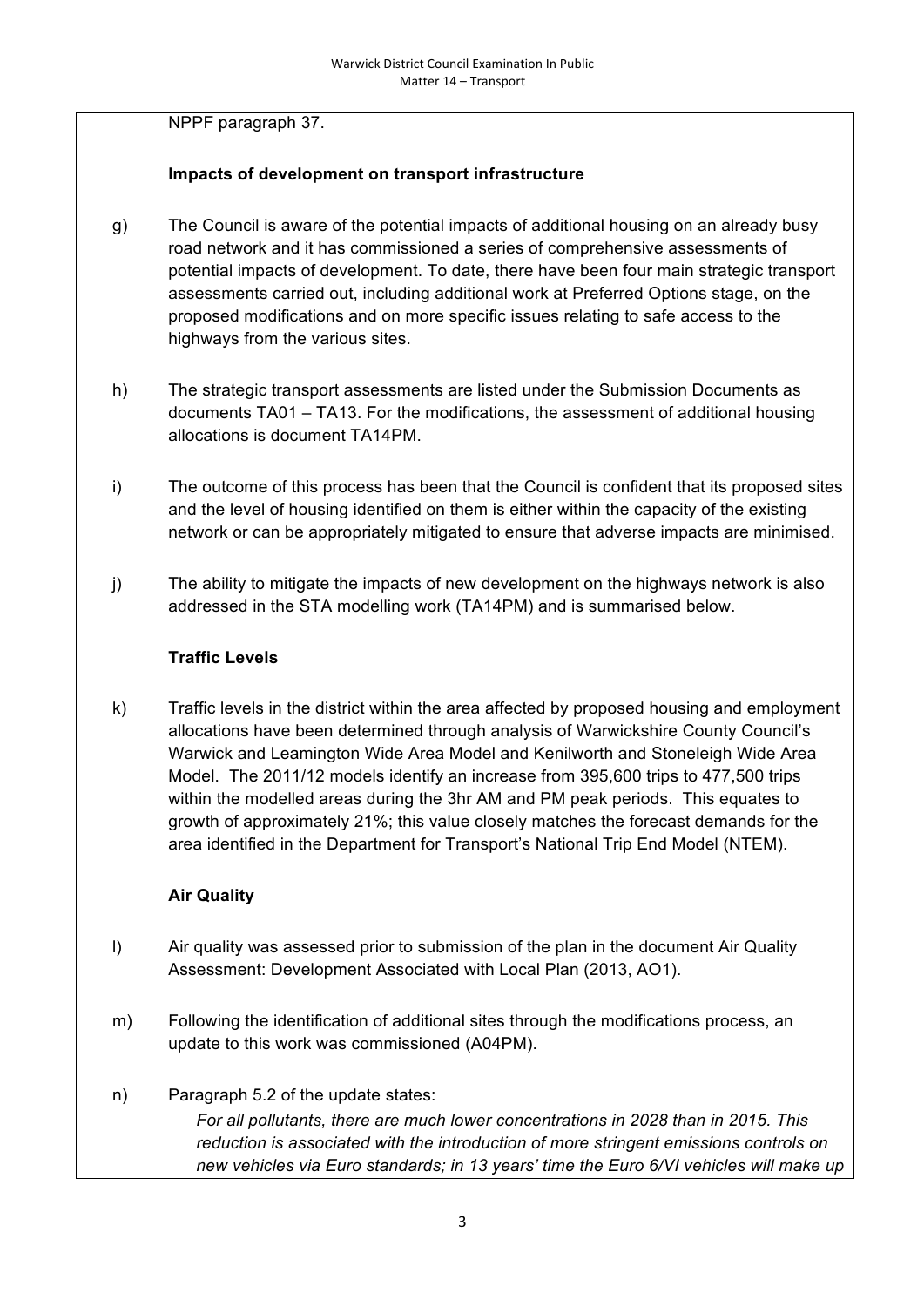*the majority of the fleet on the roads in the UK. Although there is still some uncertainty relating to the real world emissions of Euro 6/VI vehicles, it is considered that substantial reductions in concentrations will occur by 2028.*

- o) The report demonstrated that despite the estimated additional traffic generated by the proposed increase in housing numbers, air quality was deemed likely to largely remain as originally predicted over the plan period. This was due to various factors, including more efficient and cleaner vehicle engines.
- p) The report stated that for the "preferred option" of additional development relating to the increase in housing numbers, changes in air quality were mostly negligible to slight throughout Warwick, Leamington Spa, Kenilworth and Stoneleigh. Some beneficial impacts are found along High Street and Jury Street in Warwick and along The Square, High Street and Borrowell Lane in Kenilworth (paragraph 5.3)
- q) The conclusion of the updated report states at paragraph 5.4, *Overall, the increase in emissions from road traffic generated by the Preferred Option for the housing provision of the Local Plan has a negligible impact on air quality conditions throughout Warwick, Leamington Spa, Kenilworth and Stoneleigh.*

# **2. How does the plan seek to mitigate transport impacts and address issues of transport infrastructure? Is this effective?**

- a) The Phase 2 Strategic Transport Assessment (STA09) explored a "Southern Focus option". This tested the impact of accommodating 6,250 dwellings in the area outside the green belt. Whilst this showed that, with mitigation, this scale of development could be accommodated, the Local Plan proposals combined with existing completions and permissions exceeds the scale tested in this model. However the Secretary of State decisions for the Asps and Gallows Hill indicated that developments at these locations could be accommodated subject to the mitigation set out the respective section 106 agreements.
- b) The strategic modelling undertaken on the network also suggested a series of mitigation measures that would help to alleviate and address traffic and highways impacts generated by the new development being proposed. During each of the previous stages of the STA, mitigation has been identified as suitable to accommodate the additional demands associated with the Local Plan sites. In certain circumstances, the mitigation measures have been subject to a process of continuous review and refinement which has run in parallel to the STA and Local Plan determination process.
- c) These are set out in more detail in Appendix B of TA14PM but based upon the details of the modelling scenarios, the following broad conclusions were drawn:
	- i. For the Warwick and Leamington Wider Area and Revised Development Allocation and new sites modelling (from Modifications process) –
		- journey times / vehicle speeds will worsen despite this, additional mitigation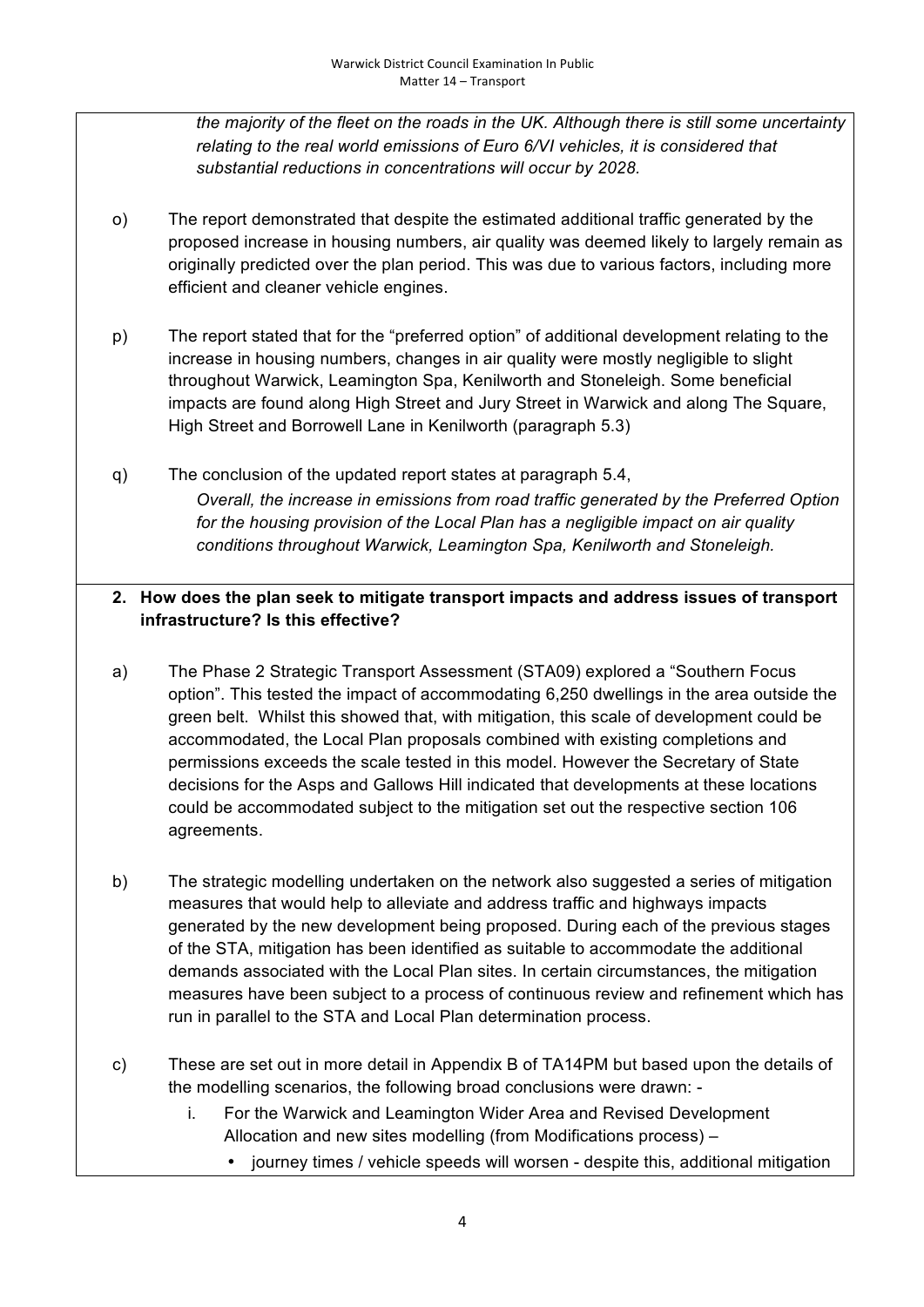measures identified will be able to, at least in part, accommodate the additional traffic volumes generated by new sites.

- junctions on either end of Myton Road could potentially constrain traffic volumes in the area - further work should take account of the impacts on Warwick or Leamington Town Centres.
- queuing observed into Warwick and at M40 Junction 15 meriting further investigation - issues unlikely to become severe until nearly 100% of allocated housing numbers are delivered.
- issues will be dealt with through corridor strategies recommend that town centre strategies are added to IDP schedule;
- more work on the nature and form of the M40 capacity enhancements will also, inevitably, be completed earlier in the Local Plan delivery period than is predicted within the modelling, to be an issue.
- A452 north of Leamington delivery of this scheme in full will unlock additional capacity across the network by accommodating a greater number of trips to the north, which alleviates problems elsewhere on the network. Thus, whilst there are a limited number of sites immediately adjacent to the area, the proposals add significant additional capacity to the highway network, which in turn serves to mitigate growth-related congestion issues elsewhere on the network
- ii. For the Kenilworth and Stoneleigh Wider Area, Revised Development Allocation and New Sites modelling –
	- mitigation measures identified likely to be able to sufficiently mitigate strategic level impacts that occur as a result of the allocation of new housing sites.
	- introduction of reconfigured Stoneleigh Road / A46 junction proposals will potentially alleviate issues elsewhere on the network by providing a higher capacity alternative route.

# **3. What specific improvements to transport infrastructure are proposed or will be required? What is the likely cost? How will they be brought forward and funded?**

- a) A number of improvements are proposed to transport infrastructure related to proposed allocations in both the Submission Local Plan and the subsequent modifications. These are set out, along with costs and broad timeframes in Appendix B of the Strategic Transport Assessment 2016 (TA14PM) and are captured in the Infrastructure Delivery Plan (IDP) (IN07PM), which was updated in June 2016. An accompanying committee report (IN08PM) sets out further details about the situation with regard to funding.
- b) In terms of funding, the IDP provides a broad outline of funding opportunities that are being pursued including planning obligations and bids for government funding. It is becoming clearer that a significant contribution to assist Warwick District has already been assembled through developer contributions. It also appears likely that significant input from other sources (CWLEP Strategic Economic Plan Growth Deal bids) will augment the funding and delivery of highway/ transport-related infrastructure.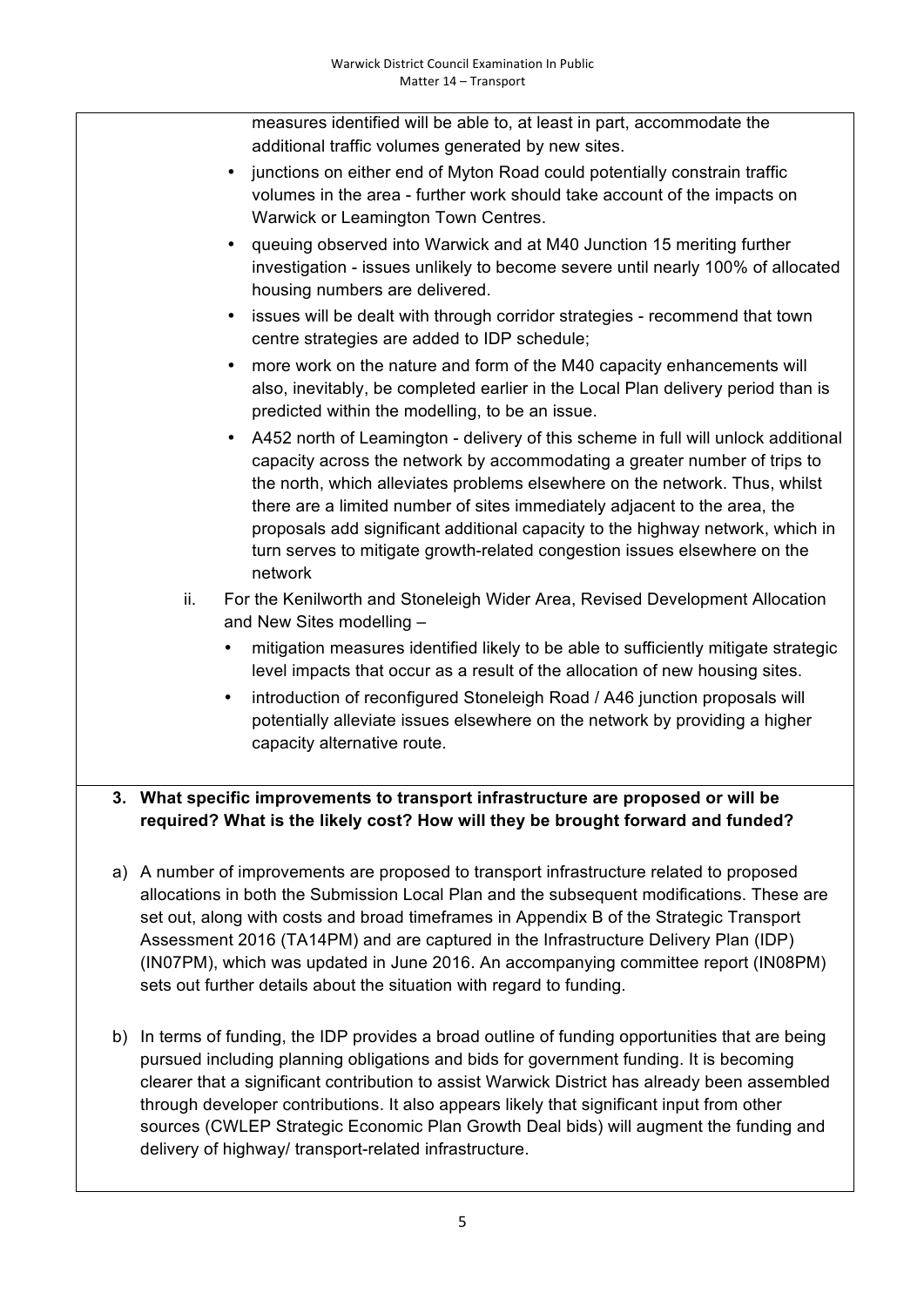- c) A number of mitigation schemes are now part funded, fully funded or currently being delivered, for example:
	- i. Infrastructure T2 (A452 Europa Way corridor schemes) are part-funded through S106 (£17.5m WDC development sites and approximately £2m from SDC development sites (subject to signing agreements)). The County is currently in discussions with a number of developers regarding delivery of S278 schemes which form a significant proportion of the remaining infrastructure included in the corridor strategy (including P&R). A funding bid has also been submitted to the CWLEP to secure Growth Deal funding, the outcome of this is expected post-Autumn statement.
	- ii. Infrastructure T9 (A46 / A425 / A4177 Birmingham Road, 'Stanks Island') cost of £6m is now fully funded through £3.1m Single Local Growth Fund, £2.6m County funding and £300,000 developer funding and is a committed scheme; construction is due to commence in spring 2017.
	- iii. Infrastructure T15 (A46 Stoneleigh Rd and Dalehouse Lane roundabouts) the County Council and Coventry City Council are in discussion with the Department for Transport (DfT) to formally agree the reallocation of Growth Deal 1 funding to deliver improvements at the A46 Stoneleigh junction. This process is expected to conclude early in 2017. Any balance of funding which is required for the scheme is expected to be sourced from HS2 Ltd, S106 / CIL monies or locally held capital funds. The scheme is planned for delivery in mid-2019.
	- iv. T14 (Transport Infrastructure: Sub-Regional Employment site) the developer is in discussion with the County regarding the delivery of S278 schemes.
	- v. Rail NUCKLE 2 Kenilworth Station is fully funded and under construction.

# **4. How will the provision of transport infrastructure be related in terms of timing / phasing to development proposals?**

a) Paragraph 3.1 of the IDP (IN07PM) states,

*The responsibility for delivering infrastructure lies first and foremost with the infrastructure providers. These organisations need to adapt their provision to support a growing population. However, the approach is inevitably a complex one requiring input from a range of organisations, including the District Council (in providing housing and population growth data, in agreeing section 106 contributions, providing CIL monies etc.). This requires a careful partnership and project management*  approach involving providers, funders and developers. To support this, the Council *will be developing a clear and transparent process for ensuring developer contributions (whether through Section 106 or CIL) reach the infrastructure providers and for holding the infrastructure providers to account for timely and effective delivery. As the Local Plan moves from the preparation phase to the delivery phase, so will the resources to ensure effective delivery.*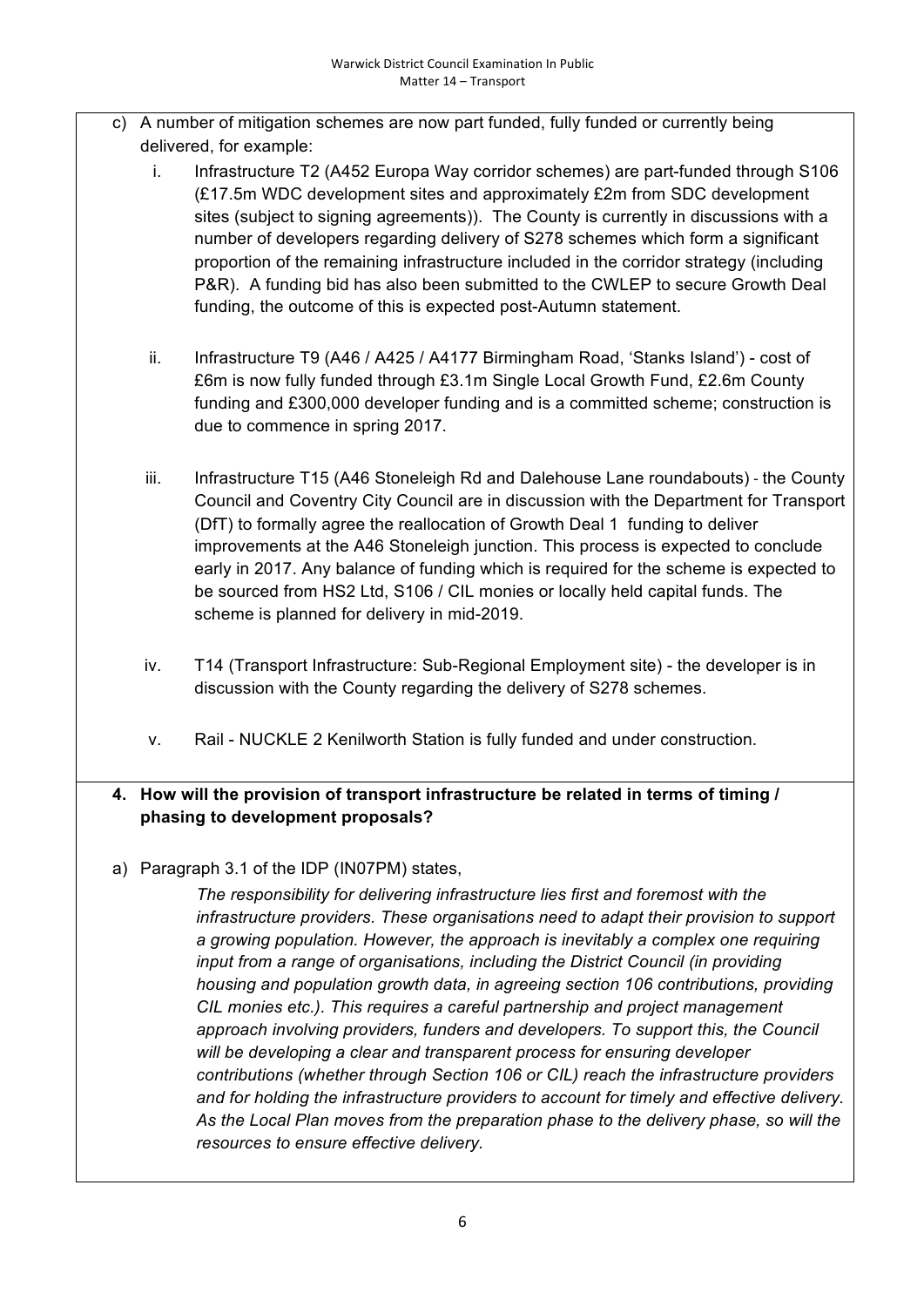b) Again, the IDP identifies that the timing and delivery of infrastructure requirements in general (including transport) is a priority. Paragraph 2.4 of IN07PM states,

> *The Council has also employed a Site Delivery Officer who has responsibility for ensuring developer contributions are paid and for liaising with infrastructure providers to ensure these contributions are used to deliver priorities in a timely manner*.

- c) The Council and its partners in infrastructure delivery are working together to increase the likelihood that infrastructure will be provided in advance of, or alongside, new housing rather than in the years following its occupancy. This is important to enable new communities to become established and integrated quickly and to ensure that the impacts of growth on the District's existing communities are minimised.
- d) Essential transport infrastructure will therefore need to be in place at an early stage of development. The detailed timing will need to be established through the planning application process.
- e) The relationship between sites and trajectories will be the guide for the assessment and designation of trigger points for the delivery of infrastructure. This process will be subject to developer intent and the delivery rates of sites cumulatively over time.
- f) The Strategic Transport Assessment, February 2016 (TA14PM Appendix B), also helps in terms of identifying broad timescales for delivery of infrastructure – the column headed "Stage of Delivery" identifies whether the proposed schemes should take place during the early, medium or later stages of the Plan period. Appendix B also sets out the identified form of funding for each proposal.
- **5. How will other agencies and organisations be involved? What level of commitment / agreement is there?**
- a) Transport infrastructure is predominantly delivered by Warwickshire County Council although other providers also have a role to play, such as Highways England, Network Rail, the District Council (in providing parking and pedestrian and cycle facilities across district land), public transport operators and Sustrans.
- b) The County Council has played a leading role in researching and planning this element of the IDP; this has been informed through the Strategic Transport Assessments. The County will continue to play a lead role in implementation. Highways England has contributed to and reviewed all Strategic Transport Assessment reports and supports the mitigation proposals therein. Sustrans also contributed to the Strategic Transport Assessment in respect of the proposed cycle infrastructure proposals.
- c) The County Council has set up a regular development liaison group with Coventry City Council in order to form a joint approach to dealing with developments to the south of Coventry and on the County boundary.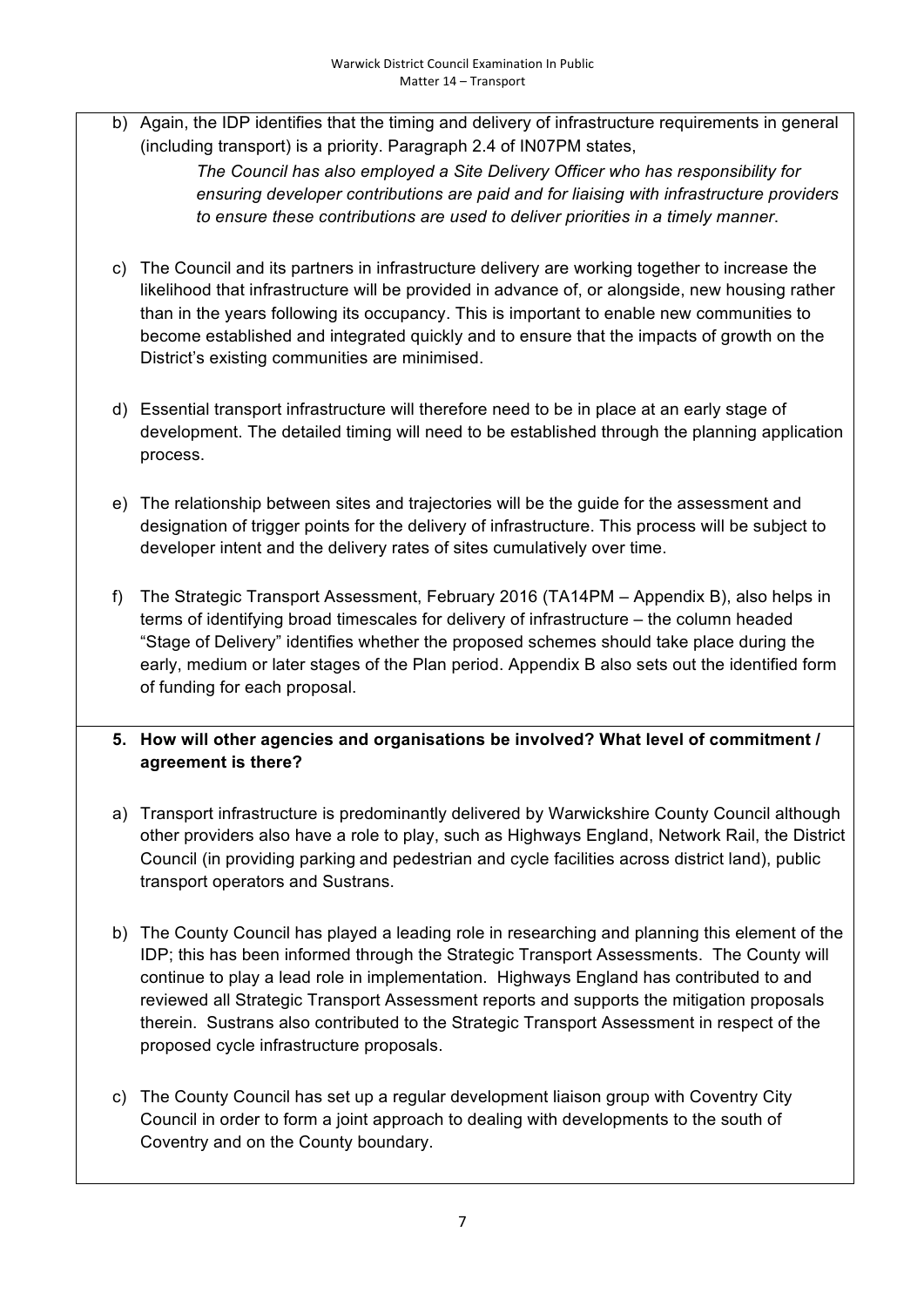- d) The County Council continues to develop and refine schemes identified within the STA and IDP in order to help secure future funding. The County Council is working closely with developers to ensure appropriate levels of contributions are secured in order to mitigate impacts on the network and to ensure schemes identified are compatible with the overall transport strategy.
- **6. What is the current situation regarding a rail station at Kenilworth?**
- a) Rail infrastructure is an important element of transport infrastructure, particularly for Kenilworth where there is a fully funded DfT programme for the implementation of a new railway station.
- b) The delivery of Kenilworth Railway Station at Priory Road is now underway. Work commenced in July 2016 and it is anticipated that the station will be operational by August 2017. The rail service will be hourly and operated by London Midland trains. The station facility will include a platform, an accessible footbridge with lifts, a staffed ticket office, waiting room and toilets, a 79-space car park and a bus stand.
- c) This project is being delivered by Warwickshire County Council and will significantly enhance rail access for the current (and future) residents of Kenilworth to locations such as London, Birmingham, Coventry and Leamington Spa as well as providing rail transport links for those visiting Kenilworth. It is envisaged that the project will help improve accessibility and encourage increased use of the train for journeys that might otherwise be undertaken by car.
- d) The service from Kenilworth will also integrate with the DfT funded 'NUCKLE1' scheme being delivered to enhance local rail services between Nuneaton and Coventry.
- **7. What is the basis for the areas of search for park and ride? What would be the potential implications of these? Would there be adverse effects? What is the current situation?**
- a) Policy TR5 identifies the importance of safeguarding areas considered for various forms of transport infrastructure (including park and ride) from other forms of development that might sterilise them. Paragraph 5.59.3 of the explanatory text identifies that the May 2013 STA originally introduced the idea of a park and ride to the south of Warwick / Leamington and that it needed to be close to extant and potential bus routes. Broad locations were indicated on the Policies Map until such time as firm proposals were agreed. It was recognised that further work would be needed to establish the feasibility of such a service.
- b) Park and Ride studies undertaken by WCC identified two Park and Ride sites within close vicinity of the two areas of search; one site to the north of Leamington Spa, and another to the south of Warwick / Leamington Spa). These two sites are located on the key corridors for car journeys into and through the towns along which a number of bus services also operate. It is anticipated that the northern site could potentially serve Leamington and Kenilworth. A southern site would serve Leamington and Warwick, with through services to the aforementioned northern park and ride site.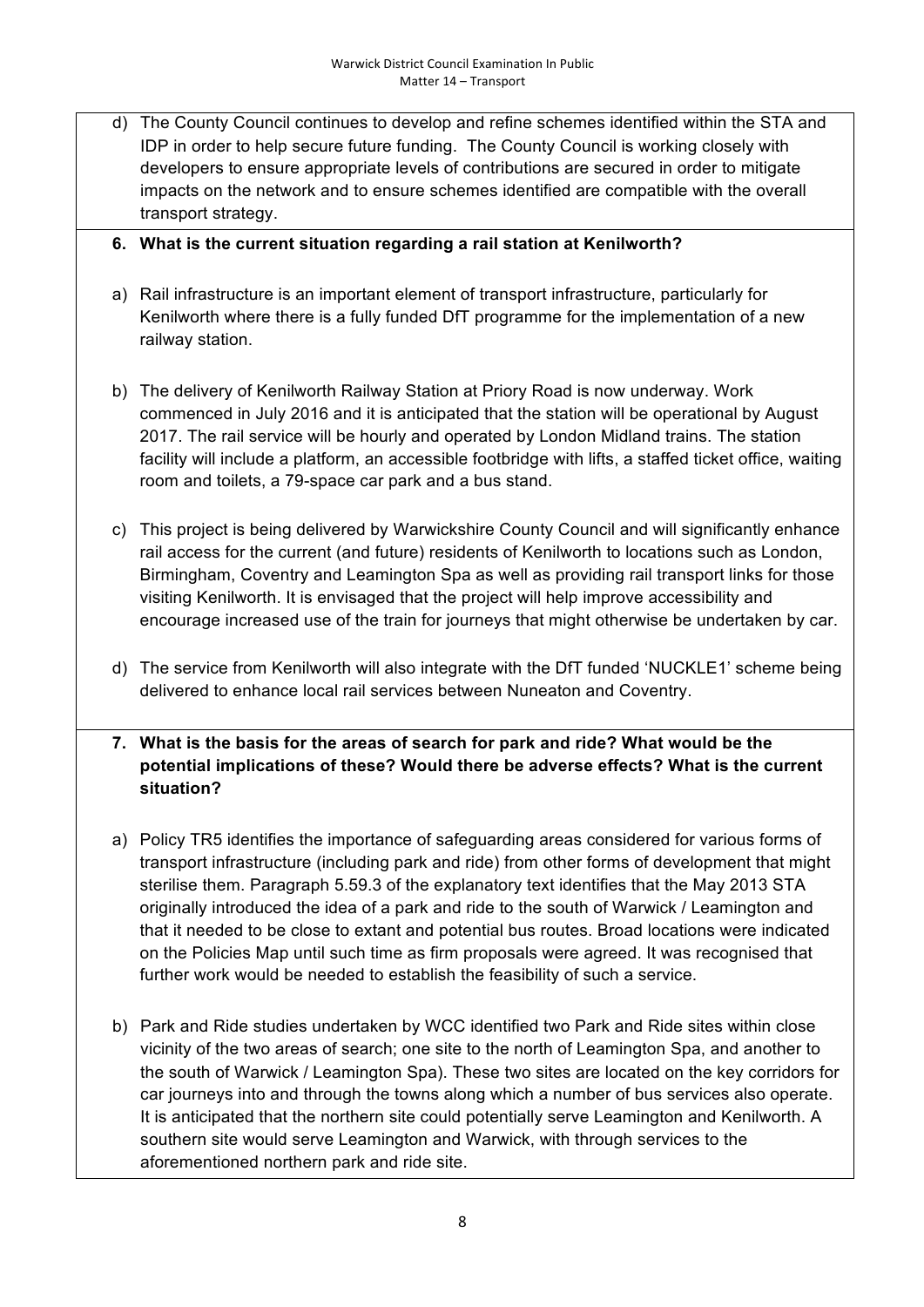- c) In particular, since publication of the Local Plan, the Atkins report (TA1– Jan 2015) provides a much clearer basis for the consideration of park and ride. This report identifies park and ride as a key part of the sustainable transport strategy in that it has a significant impact on traffic flows and is deliverable. Sections 9 and 10 of the report summarise current thinking.
- d) The STA undertaken in May 2013 looked at the potential for park and ride provision in the district as a means of alleviating traffic running into the south of Warwick / Leamington, especially from the M40. The analysis at that stage was necessarily vague, as no detailed work had been done to establish potential usage, modal shift, possible journey times or other benefits.
- e) It was assumed that a site would be located within land southwest of Europa Way roundabout and would be served by a link through the adjacent development site. Section 9 of TA7 refers.
- f) The exercise undertaken at the time only considered a site to the south of Warwick / Leamington on the basis that:
	- i. this was the focus of housing growth and thus the park and ride had more potential to mitigate a relatively higher proportion of impacts,
	- ii. the site location would serve both town centres,
	- iii. there were already a number of identified mitigation schemes that could more easily be adapted to provide bus priority lanes, and
	- iv. the proposed improvements to bus services to meet additional demand from the growth to the south of the towns would also serve the park and ride.
- g) The report also noted that there was the potential for a similar facility to the north of Leamington on the A452.
- h) Benefits of park and ride schemes include reduction in traffic and congestion, fewer emissions in towns served by the service and a freeing-up of parking within towns. Disadvantages include the construction of urbanising influences in the countryside / Green Belt and localised issues of air pollution, fumes and noise.
- i) The planning application allowed on appeal at The Asps in early 2016 (application number W/14/0300) included a park and ride facility, which would be funded by the developer. The facility would provide up to 500 spaces and a dedicated bus service every 15 minutes. The Secretary of State agreed with the Appeal Inspector that the park and ride facility would be a substantial benefit with the potential to reduce traffic not only in the town centre but also on the surrounding highway network and would also help to alleviate town centre parking congestion.
- j) A further park and ride has been proposed by the promoters as part of the H44 site north of Milverton, although the Council has not allocated any specific part of the site for park and ride. It has been identified as a potential benefit of this site and is encompassed in the SOCG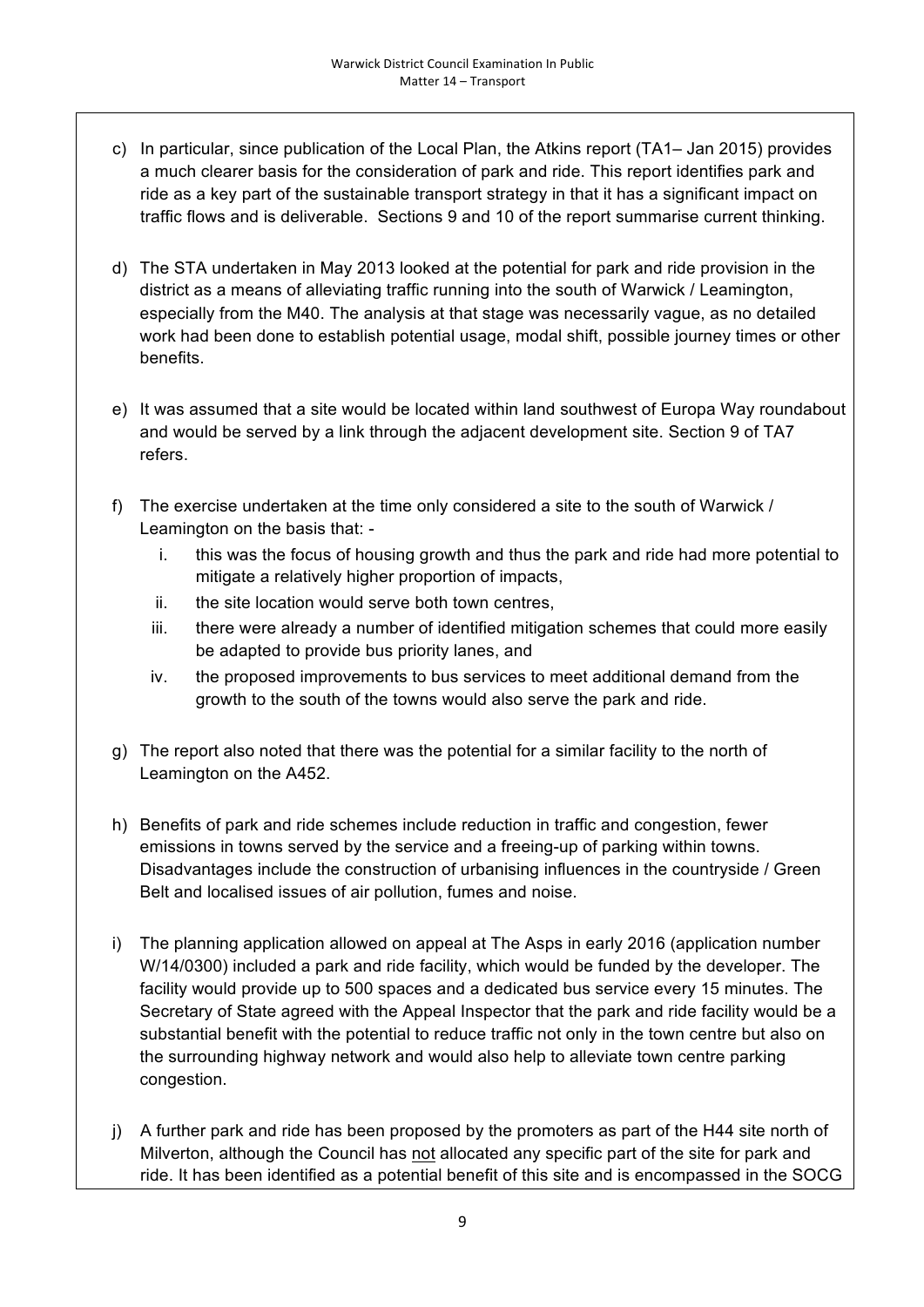with Taylor Wimpey. Again, this would be funded by the developer and would offer around 400 spaces.

k) The park and ride area of search did not originally consider the site north of Milverton. As part of the 2016 modifications, the Council has proposed and consulted on an extended area of search for the Park and Ride facility to encompass the eastern part of site H44. This is shown on the Policies Map.

# **8. What is the current situation regarding other transport infrastructure projects?**

- a) The draft IDP (IN07PM) sets out in Appendix A the transport proposals for various key corridors through the district. These corridors have been identified as the main arteries of movement within and between towns, employment areas and other locations such as educational establishments. The land covered by the key corridors is within the ownership of Warwickshire County Council or otherwise is controlled by developers and are generally accepted as mitigation proposals / strategies for transport.
- b) The spatial approach demonstrated by the key corridors approach shows how different modes of transport can be co-ordinated to maximise the effectiveness of the whole system and within specific areas. This will form the basis for further work on detailed design and delivery of transport schemes moving forward.
- c) The corridors in question are set out in the introductory paragraph of the Appendix but for convenience are reproduced below:
	- i. A452 Europa Way 'Sustainable Spine' Corridor
	- ii. A452 Corridor (Leamington to Kenilworth)
	- iii. Warwick Leamington Lillington (via Emscote Road)
	- iv. Leamington South (including Tachbrook Road)
	- v. Warwick Town Centre to Heathcote via Gallows Hill
	- vi. Warwick Town Centre to Leamington (via Myton Road)
	- vii. A429 Coventry Road, Warwick
	- viii. A425 Birmingham Road, Warwick
	- ix. A429 Stratford Road, Warwick
	- x. Strategic Corridor Improvements
	- xi. Kenilworth Improvements
- d) The latest STA (TA14PM) identifies some suggested amendments to the corridor strategies alongside some additions to them focussing on the following:
	- i. A46 to Cubbington
	- ii. Town Centre Transport Strategies (Kenilworth, Warwick, Leamington)
	- iii. A46 to Westwood Heath (via Gibbet Hill)
	- iv. M40 / A46 SRN Capacity Enhancements
	- v. Broader Transport Impact Strategy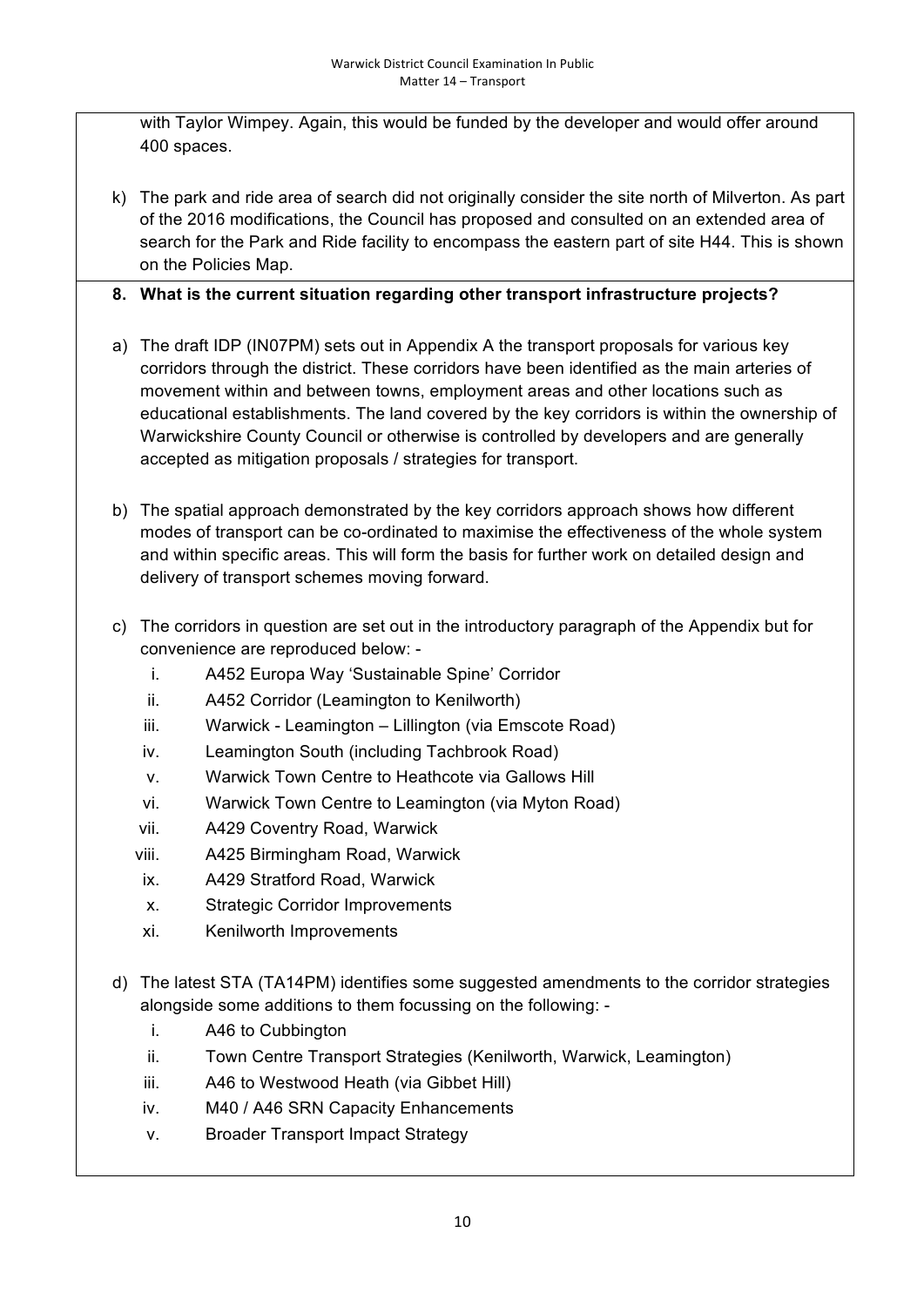- e) The various corridor proposals include bus / park and ride, cycle and pedestrian measures as well as road and railway improvements.
- f) Paragraph 3c) above provides some further information on the progress of a number of key transport initiatives.
- g) Detailed work on many of these improvements has commenced or will commence once developer funding is received. For example:
	- i. ci) detailed work has now started and developers are engaging in delivering S278 schemes that are compatible with district and county aspirations for the corridor.
	- ii. cii) a detailed bespoke assessment of the improvements has been undertaken to support funding bids and business cases development.
	- iii. civ) detailed modelling assessments have been undertaken to support business case submissions.
	- iv. cviii) now committed and construction will commence in Spring 2017.
	- v. diii) A46 to Westwood Heath extensive assessment work has been undertaken on the A46 / Stoneleigh junction, and is currently at detailed design stage. The County Council is currently in discussions with DfT regarding funding; this funding is expected to be confirmed early in 2017. Construction is expected to be completed by 2019/20
	- vi. div) M40 / A46 SRN the County Council has worked with Highways England to provide extensive evidence to support improvements in this area through both the Highways England Road Investment Strategy and Midlands Connect.

# **9. In other respects are the Transport policies justified by evidence? Are they sufficiently clear? Do they provide adequate flexibility? Are they consistent with national policy?**

- a) National policy is set out in the NPPF. Section 4 Promoting Sustainable Transport identifies the important role transport policies have to play in facilitating sustainable development. The Council has worked closely with the County Council's Highways Department and with adjacent authorities and other stakeholders to identify a suite of policies and appropriate levels of infrastructure that will enable the proposed quantum of development to be delivered with adverse impacts minimised and mitigated.
- b) The Council has been keen to ensure that policies and proposals included in the local plan enshrine the need to minimise travel and encourage use of sustainable modes of transport. This has been used as a key objective in locating its proposed housing allocations. This has resulted in strategic sites for additional housing being allocated close to extant built-up areas, where services and facilities are available in close proximity.
- c) It has also identified the opportunities to establish infrastructure such as park and ride schemes and rail improvements that will give people the ability to make choices about their means of travel and allows for additional flexibility in delivering a comprehensive and joinedup public transport network.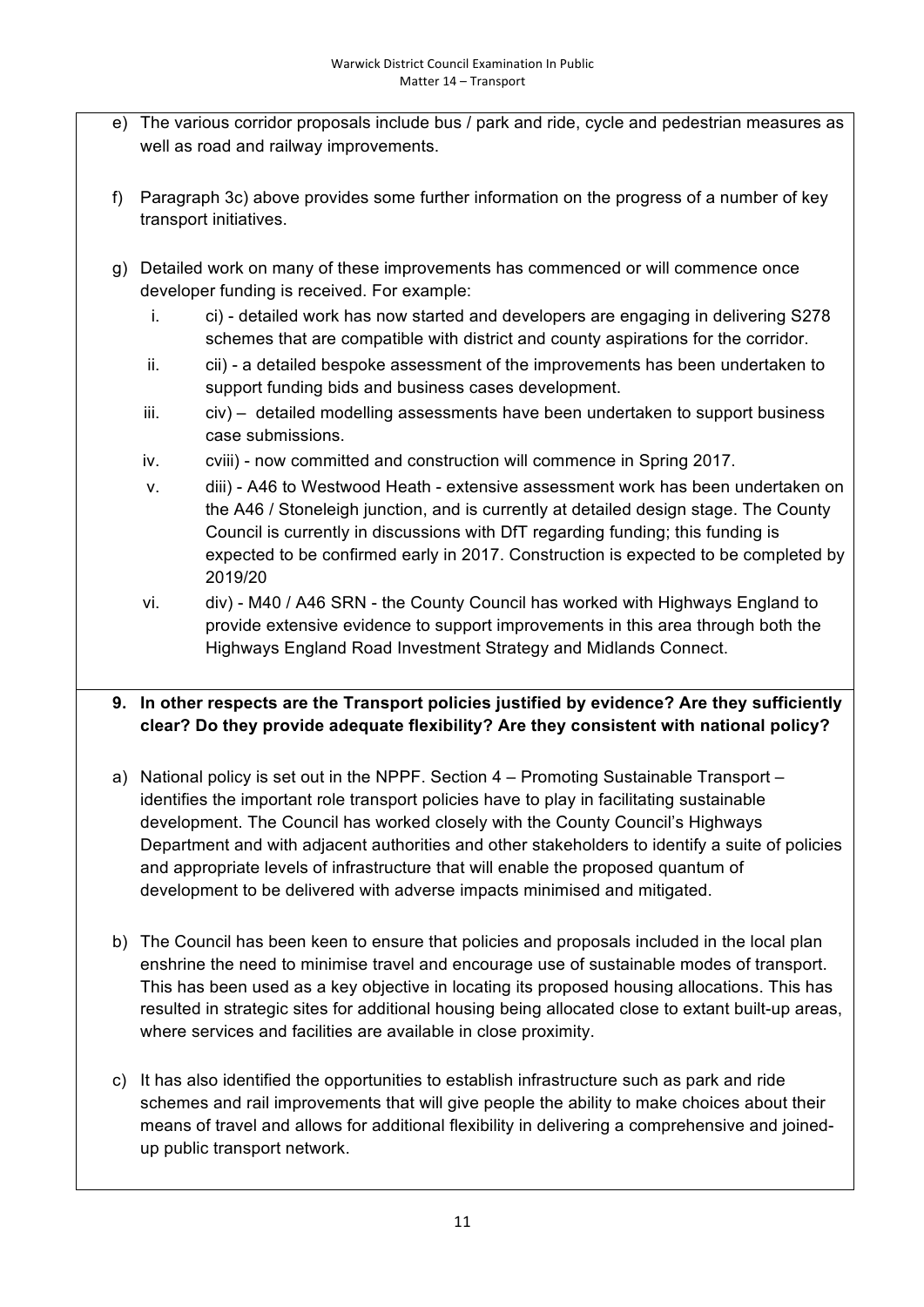# **TR1 Access and Choice**

- d) The Transport policy TR1 identified in the Local Plan is based on evidence provided by the County Council in the form of a series of Strategic Transport Assessments, accompanying technical notes and detailed assessment of the sustainable transport initiatives in the Atkins Warwick and Leamington Report. Evidence within these assessments is based upon:
	- i. detailed modelling assessments using the County's micro-simulation traffic models which meet all required WebTAG standards in terms of model calibration and validation and follow WebTAG guidance in the application of traffic growth;
	- ii. Case studies considering the application of modal shift and the propensity to adopt different modes of travel;
	- iii. Advice from County Transport Planners on safe and suitable access to developments sites.
- e) Schemes identified to mitigate these impacts have been identified in accordance with NPPF policy in that mitigation is located on the network where impacts are considered to be severe. In line with the NPPF, developments should plan to protect and exploit opportunities for sustainable modes of transport. The IDP - Appendix A, Transport Corridor Strategies identifies the opportunities to improve the sustainable travel access and the County are actively developing these strategies into deliverable schemes. The assessment of the Local Plan allocations is consistent with the Core Planning Principles of the NPPF, which state that:

*'planning should actively manage patterns of growth to make the fullest possible use of public transport, walking and cycling, and focus significant development in locations which are or can be made sustainable'.*

f) The County will be seeking to ensure that these transport strategies and the housing and employment allocations are developed to meet the Local Plan Transport policies and adhere to national policy.

# **TR2 Traffic Generation**

- h) This policy is intended to support the management of traffic generated by new development of all types. It is clear that development will not be permitted that adversely impacts on health and wellbeing through the generation of additional traffic unless it can be adequately mitigated. Development creating issues around air quality should be supported by an air quality assessment and mitigated as appropriate. Transport assessments will be required as appropriate and the cumulative impact of development should be assessed.
- i) The emerging Local Plan has been subject to a series of strategic transport assessments that effectively modelled the impacts of proposed housing sites on traffic levels and the local road network. In this way, the Council was able to ascertain whether and where traffic might prove to be a barrier to development and what mitigation might be required to allow it to take place. An example of this is at Westwood Heath, where site H42 was capped at 425 dwellings during the plan period on the basis that any additional development would have an unacceptable impact by virtue of the traffic that would be generated (TA14PM).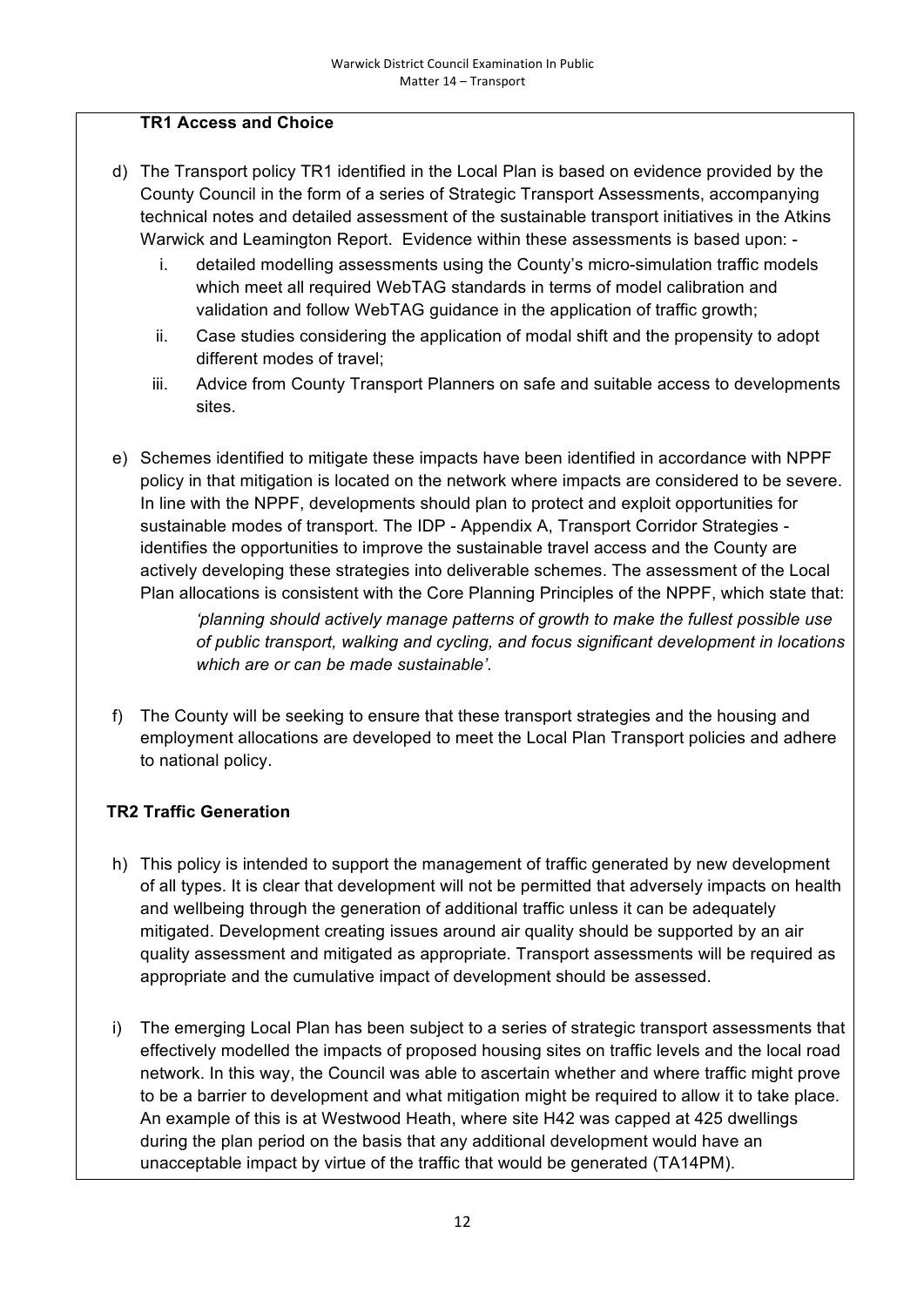- j) The policy is flexible in that, although it seeks to resist inappropriate development, it recognises that with suitable mitigation such development may be made acceptable. In the case of additional traffic generation, the policy requires transport assessments to be prepared in appropriate cases to demonstrate that development will remain sustainable and additional vehicle movements will not impinge on the economic, social or environmental aims of the plan.
- k) Planning Policy Guidance contains information on the need for, and form of, a transport evidence base in plan making, as well as further information on travel plans, transport assessments and statements.
- l) The NPPF (section 4) sets out the requirements for assessing transport movement impacts. Paragraph 34 requires plans and decisions to:

*… ensure developments that generate significant movement are located where the need to travel will be minimised and the use of sustainable transport modes can be maximised.*

m) The development strategy adopted by the Council in its Local Plan is based on ensuring that as far as possible development allocations are located in parts of the district that are close to existing built-up areas and centres of population, to minimise the need to travel.

# **TR3 Transport Improvements**

- n) The County Council has undertaken a wider assessment of the cumulative impact of Local Plan allocations on traffic generation and related impacts on the highway network. This has enabled the identification of strategic infrastructure to mitigate these cumulative impacts.
- o) Large-scale developments will need to be supported by Transport Assessments in order to demonstrate practical and effective measures to mitigate impacts resulting from the specific development site and to determine an appropriate level of financial contributions to the mitigation measures.
- p) These Transport Assessments adhere to the DfT guidance on Transport Assessments, the NPPF and the County Council's Local Transport Plan 3 policies (Ch. 17 - Land Use and Transportation Strategy).

# **TR4 – Parking**

q) The Council has provided a policy that reflects the need to manage car use and promotes the use of other means of transport. It also reflects the Council's published Car Parking SPD, which was adopted in 2007. The SPD sets maximum standards and development that meets those standards is considered to be appropriate in most circumstances, although there is the flexibility to allow for a lower level of provision in appropriate circumstances.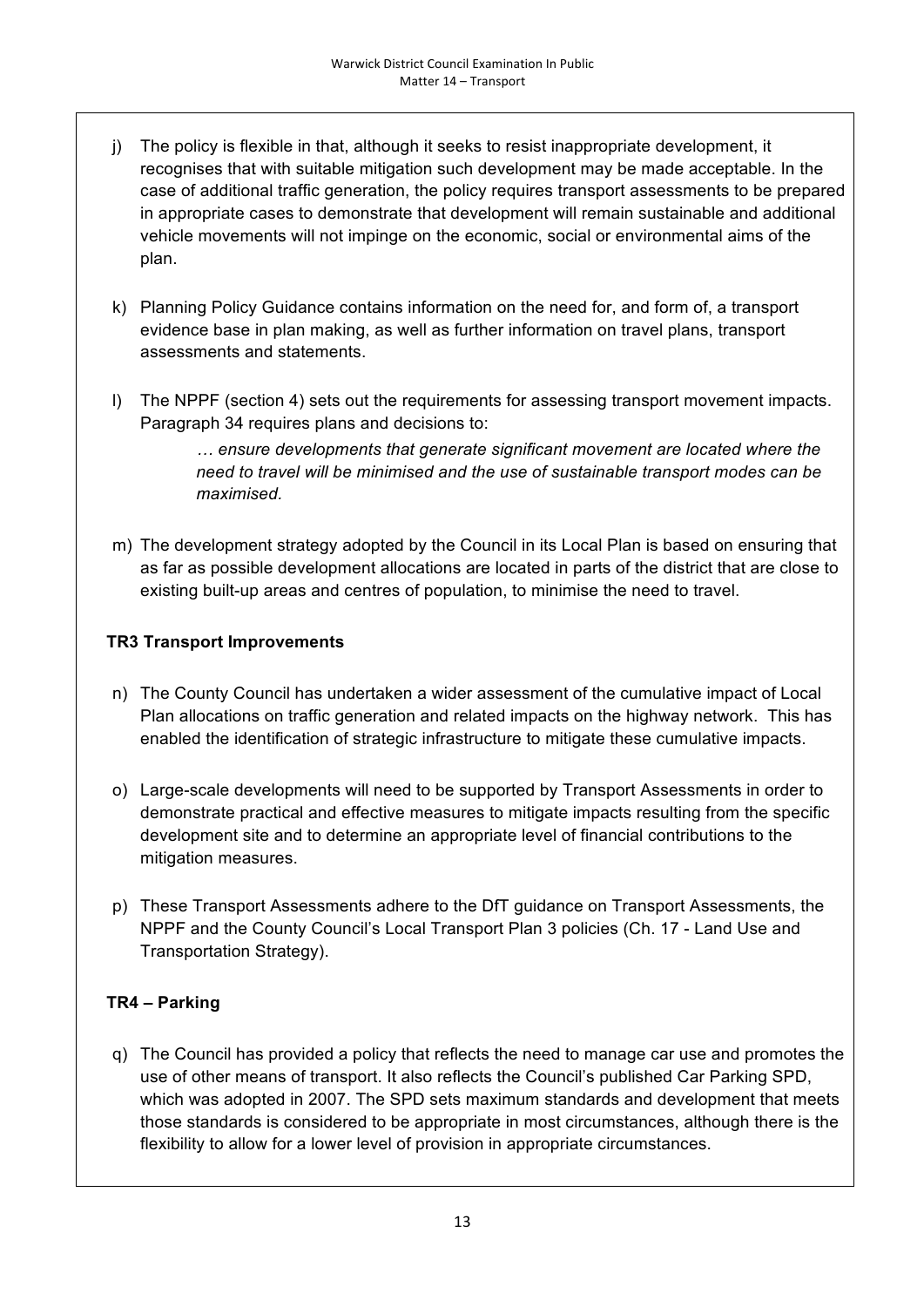- r) The policy is in accordance with the requirements of the NPPF, which at paragraph 39 requires local planning authorities to take the following into account:
	- the accessibility of the development;
	- the type, mix and use of development;
	- the availability of and opportunities for public transport;
	- local car ownership levels; and
	- an overall need to reduce the use of high-emission vehicles.

The explanatory text of the draft policy indicates that the SPD will be reviewed to ensure it is in line with national planning policy.

### **TR5 Safeguarding for Transport Infrastructure**

.

- s) **HS2** the various allocations to the south of Coventry have been considered in the light of the identified route for HS2. It does not directly impact on those allocations and in turn its delivery will not be affected by construction on the housing sites or associated infrastructure. This was confirmed by the County Council in response to a query about the potential capacity issues associated with both HS2 and Kings Hill construction activities occurring in the same area at the same time.
- t) The response from the County Council's Strategic Highways Team indicated that :
	- i. HS2 haulage impacts will be mostly outside peak periods
	- ii. The Hybrid Bill relating to HS2 delivery gives powers to stop projects within the vicinity which may impact on the delivery of HS2
	- iii. Delivery of the A46 Stoneleigh grade separated roundabout scheme is included in the Hybrid Bill. HS2 will be working with Warwickshire County Council and Coventry City Council to ensure the scheme can be delivered during the HS2 construction period. This will supersede previous proposals by HS2 to signalise the slip as HS2 construction traffic mitigation.
	- iv. Although the delivery of HS2 spans several years, peak construction will only span a proportion of this.
	- v. It is the responsibility of HS2 Ltd to demonstrate their impacts and to offer mitigation.
- u) The Secretary of State for Transport updated the Safeguarding Directions for HS2 Phase One in August 2016 to broadly reflect the land requirements set out in the Additional Provisions, which were deposited in Parliament between September 2014 and December 2015, subsequent to the deposit of the hybrid Bill in November 2013. Within Warwick District, any proposed or known tentative development within this safeguarding area is wholly related to the construction of HS2 or has emerged as a consequence of it, for example the replacement village hall at Red Lane, Burton Green.
- v) The policy echoes the national stance on HS2 by making it clear that development that would prejudice the delivery of the line will not be permitted
- w) **Kenilworth Station** this scheme is now under construction see section 6 above.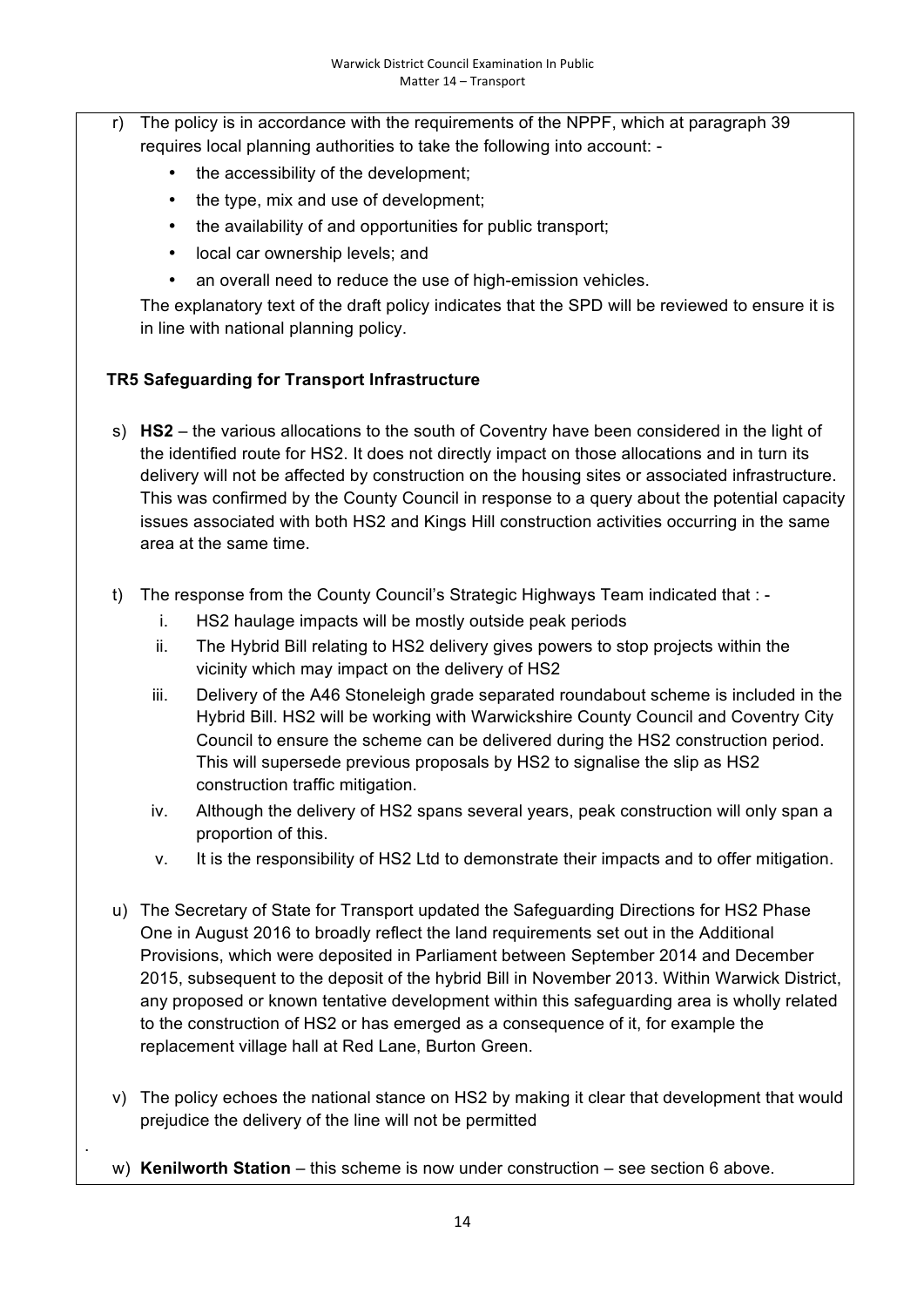x) **Park and ride** – please see section 7 above.

### **TR6 Safe Operation of Aerodromes**

- y) There is a working airport at Baginton to the south of Coventry within Warwick District, and the major regional airport at Birmingham is around six miles away. As a result, the draft local plan includes a policy on the constraints of development in relation to these uses. Development that would have an adverse impact on the safe operation of these facilities would be resisted.
- z) The advice set out in Planning Practice Guidance identifies in paragraph 012 of the section on transport the importance of aviation facilities to economic and other activity. It cites the Aviation Policy Framework (March 2013) as a document that should be taken into account when policies are prepared. The Framework requires local planning authorities to consider whether land adjacent to such facilities needs to be safeguarded for future airport-related use, and to ensure that surface access is maintained when proposals for development are submitted.
- aa) The Framework also requires issues around safety to be considered through the use of public safety zones, which are areas of land at the end of runways at the busiest airports within which development is restricted. While Coventry is not classed among the busiest airports in the country, it lies close to a heavily built-up area and it is logical to ensure that development adjacent to it does not create or exacerbate unnecessary risks to the public or businesses.
- bb) The PPG also refers to paragraph 160 of the NPPF, which addresses the need for local planning authorities to understand both existing and future business needs and barriers to economic growth that includes a lack of suitable infrastructure.
- cc) The Council is of the view that the policy drafted covers the issues around safe development in areas around the airport identified on the Policies Map.

### **10. Are there modifications to these policies or the wider approach to transport infrastructure which are necessary for soundness?**

a) The Council proposed some modifications to policy TR2 in response to the Publication Draft consultation. These were submitted along with the Publication Draft Local Plan as document LP21. These modifications have not yet been the subject of further consultation. The proposed modifications are set out below.

# **Policy TR2**

i. To clarify that this applies to both residential and non-residential development, amend 1st paragraph of Policy TR2 to read:

> *All large scale developments (both residential and non-residential) which result in the generation of significant traffic movements, should be supported*